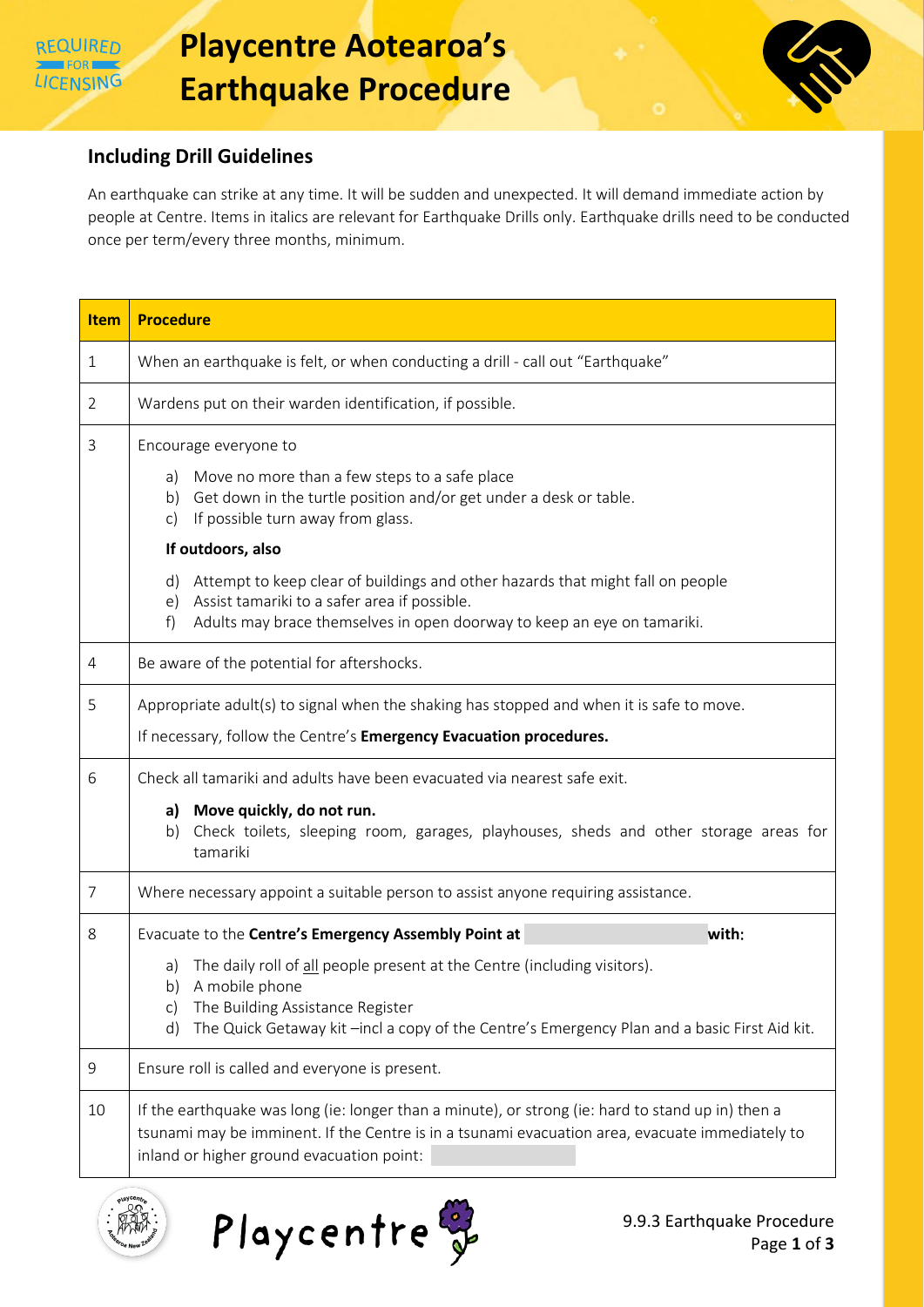

## **Playcentre Aotearoa's Earthquake Procedure**



|    | Take the Quick Getaway Kit and complete a roll call of all people present with you.                                                                                                                                                                                                                                                                                                                                                                                                                                                                                                                                                                                                                               |
|----|-------------------------------------------------------------------------------------------------------------------------------------------------------------------------------------------------------------------------------------------------------------------------------------------------------------------------------------------------------------------------------------------------------------------------------------------------------------------------------------------------------------------------------------------------------------------------------------------------------------------------------------------------------------------------------------------------------------------|
|    | If evacuating away from threat of a tsunami, leave a note on the door or near the Emergency<br>Assembly Point if possible with the time evacuated, where people are moving to, and if everyone at<br>the Centre was accounted for. Contact the local Playcentre Regional Office to alert them to plans if<br>possible.                                                                                                                                                                                                                                                                                                                                                                                            |
| 11 | If an Earthquake Drill                                                                                                                                                                                                                                                                                                                                                                                                                                                                                                                                                                                                                                                                                            |
|    | a) Note time Earthquake Drill has taken.<br>b) Provide a simple summary for both tamariki and adults on what worked well and any<br>improvements that could be made.<br>Sign and date the daily roll/register confirming the completion of the Earthquake Drill<br>C<br>Ensure Centre processes are followed to track the Earthquake Drill completion and provide<br>d)<br>feedback to inform Centre self-review.                                                                                                                                                                                                                                                                                                 |
| 12 | Following the earthquake:                                                                                                                                                                                                                                                                                                                                                                                                                                                                                                                                                                                                                                                                                         |
|    | Monitor tamariki and adults for signs of shock and ensure that any injuries are being treated.<br>$\overline{\phantom{a}}$<br>Call 111 if medical assistance is required<br>$\overline{\phantom{a}}$<br>Ensure that tamariki are kept away from any areas of danger<br>$\qquad \qquad \blacksquare$<br>Listen to the radio for instructions from Civil Defence<br>$\overline{\phantom{a}}$<br>If gas is smelt or there is a blowing or hissing noise, open a window and evacuate everyone out<br>$\overline{\phantom{a}}$<br>quickly. Turn off the gas using the outside main valve if possible. If the gas is turned off for any<br>reason it must only be turned back on by a registered plumber or gas-fitter. |
| 13 | Websites that may give relevant information during an emergency: (such as local Council or Civil<br>Defence)                                                                                                                                                                                                                                                                                                                                                                                                                                                                                                                                                                                                      |
| 14 | Local Radio stations:                                                                                                                                                                                                                                                                                                                                                                                                                                                                                                                                                                                                                                                                                             |
|    | <b>RNZ National</b><br>101.4 FM or 756 AM                                                                                                                                                                                                                                                                                                                                                                                                                                                                                                                                                                                                                                                                         |
|    | Newstalk ZB<br>89.4 FM or 1080 AM                                                                                                                                                                                                                                                                                                                                                                                                                                                                                                                                                                                                                                                                                 |
|    |                                                                                                                                                                                                                                                                                                                                                                                                                                                                                                                                                                                                                                                                                                                   |
| 15 | The decision on whether the session will continue for the day will be made by the Person<br>Responsible in consultation with the other adults present.                                                                                                                                                                                                                                                                                                                                                                                                                                                                                                                                                            |
|    | Once the daily roll has been marked, parents/whanau who are present may take their tamariki<br>$\qquad \qquad \blacksquare$<br>home, as long as at least two adults remain on site until all tamariki have been collected<br>Call the parents and/or emergency contacts of any tamariki who do not have their<br>$\overline{\phantom{a}}$<br>parent/whanau present<br>Call the emergency contacts of any adults who are injured or require assistance.<br>$\qquad \qquad \blacksquare$<br>Keep tamariki comfortable and distracted until they are able to be collected.<br>$\overline{\phantom{a}}$<br>Record on the daily roll who took each child home, and the time they did so.                               |
|    |                                                                                                                                                                                                                                                                                                                                                                                                                                                                                                                                                                                                                                                                                                                   |
| 16 | Contact your local Playcentre Regional Office to alert them to the situation and any injuries and/or                                                                                                                                                                                                                                                                                                                                                                                                                                                                                                                                                                                                              |

damage.